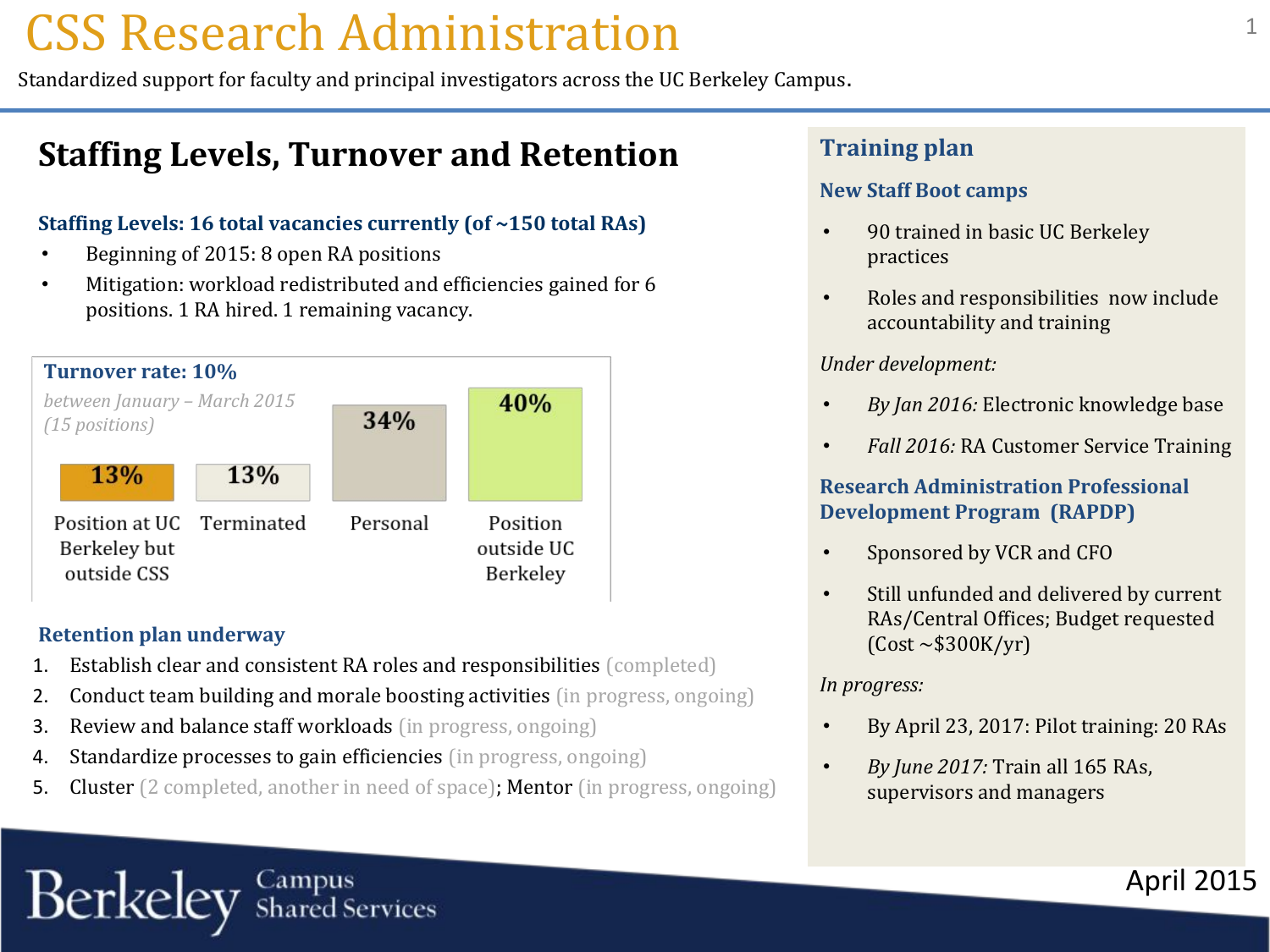## CSS Research Administration

Standardized support for faculty and principal investigators across the UC Berkeley Campus.

### **PI Portfolio http://calanswers.berkeley.edu/PIPortfolio**

**Objective:** Provide faculty with a user-friendly tool that displays their fund balances, details and forecasts in one place

### **Benefits**

- Easier for PIs, leaving more time for research and teaching
- Better spending decisions
- Better compliance with sponsors
- Improves consistency and accuracy across departments
- Streamlines process for Research Administrators

### **Issues**

Berkeley

• Faculty adoption and awareness of tool, benefits, and/or attributes

Campus<br>Shared Services

### **Progress**

- *July 2014-February 2015:* PI Portfolio put on hold due to launch of other campus system ("contracts and grants module")
- *March 2015:* Began preparations for next phase: projections and sponsored accounts receivables
- *April 2015:* New templates presented to focus group

### **Next**

- *May 2015:* Developers to update current tool, create a mock-up of projection tool, and review with CSS-RA
- *Summer of 2015:* Review and test with focus group
- *Fall 2015:* Launch full PI portfolio tool that displays fund balances, details and forecasts in one place

April 2015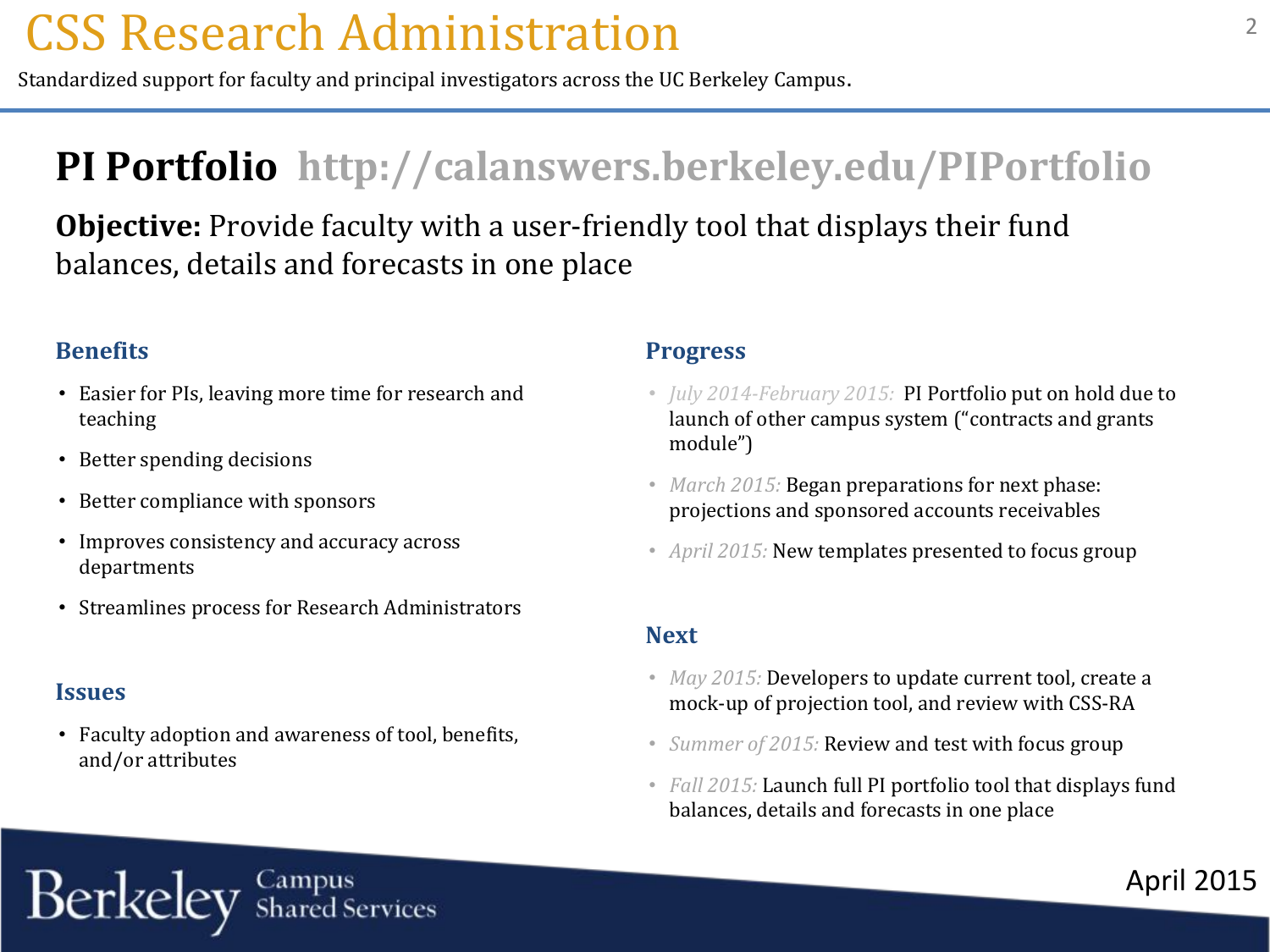# Travel and Entertainment Project

A collaborative effort with the campus CFO, Controller's Office, CSS and Unit Leaders.

- Policy Clarification and Simplification
	- Done: Documented policy clarifications for Domestic Travel
		- Eliminated: receipts under \$75 (except lodging, air fare, car rental), proof of mileage, conference agenda
		- Clarified: daily spending limits (\$71/day for domestic), car rental liability insurance is covered when rented through a Berkeley contracted agency
	- Up next: Clarify options for booking travel online and benefits of each; policy for international travel and entertainment
- Metrics
	- Done: reviewed submissions to CSS to assess reasons for delayed reimbursement
	- Done: Established baseline for 'days to completion' (process time for CSS and Controller's Office)
		- If submitted in complete order: 9.2 days
		- If submitted not in complete order: 12.8 days
	- Up next: Evaluate submission process; develop Customer Satisfaction Survey
- Business Process / Roles & Responsibilities
	- Done: Defined how the process should ideally work
	- Done: Implemented 'trust the traveler' philosophy during transaction review
	- Done: Issued processor checklist for domestic travel and entertainment
	- In progress: training supervisors and staff on 'trust the traveler' philosophy
	- Up next: clarify and finalize roles/responsibilities; develop communications/training on roles/responsibilities; finalize international travel processor checklist
- Communication / Change Management
	- Done: Leveraging a work group that includes campus leaders (e.g., CAOs) to provide guidance of project
	- Done: Communicated first round of policy clarifications
	- Up next: Clarify options for booking travel online and benefits of each; direct bill options and other policy clarifications; create a travel website including a FAQ guide